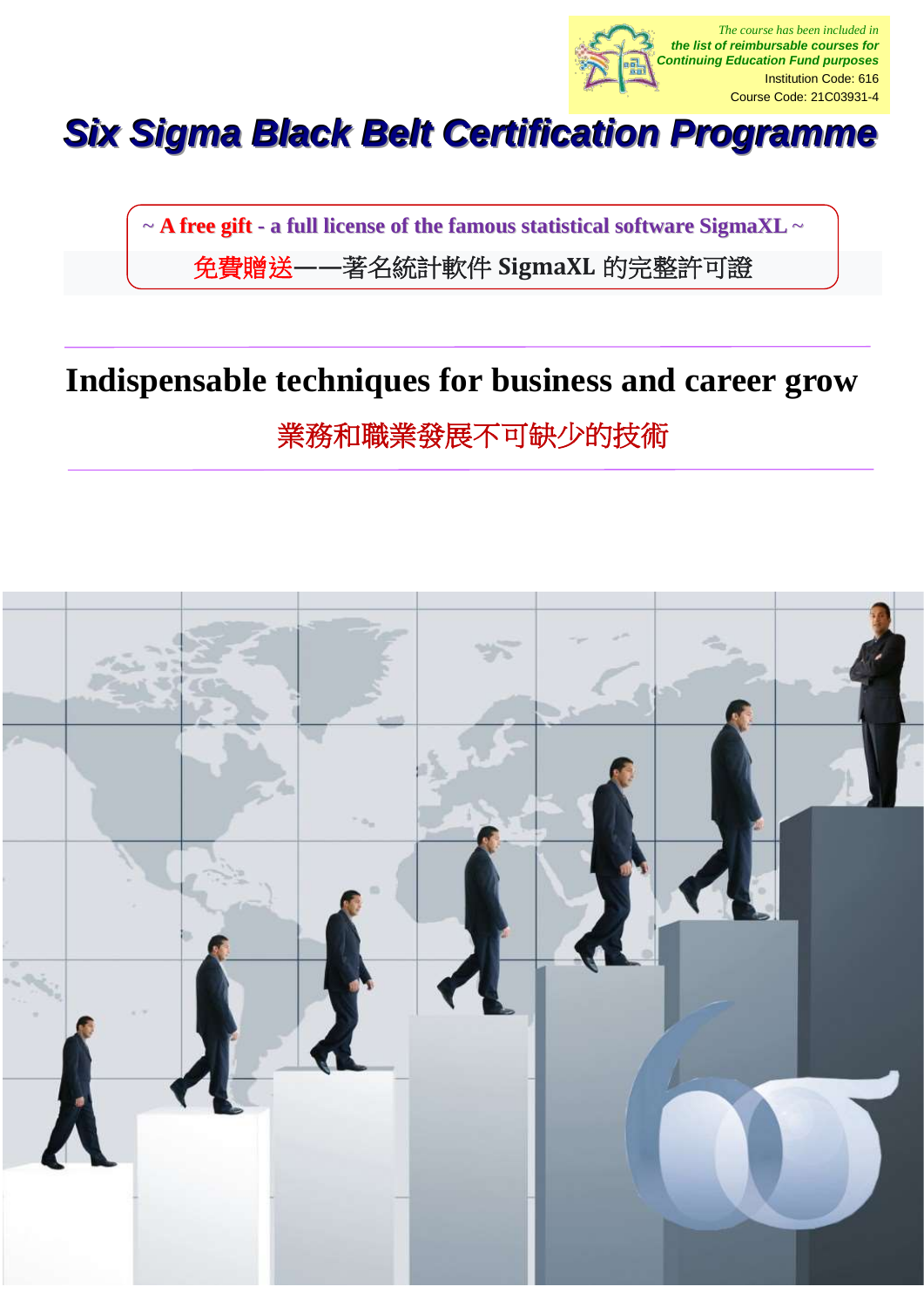

## *Six Sigma Institute (SSI)*

As a non-profit professional organization, the main goal of the Six Sigma Institute (SSI) is to accredit Six Sigma professionals with recognized knowledge and skills in this applied science. SSI works closely with universities and professional bodies to promote the theory and application of Six Sigma, Lean and Theory of Constraints and associated methodologies. SSI develops and launch latest and innovative training programmes aimed at enhancing the competitiveness of practitioners and their organizations.

## *Six Sigma Programme*

Six Sigma methodology since developed by Motorola in 1986 has continuously evolved from quality improvement in 80's and cost reduction in 90's to now focus on revenue generation. To make this application science to match with rapid change of business requirements, Six Sigma has integrated the essence of Lean and Theory of constraints.

This integrated approach can help organizations achieve a leap in business growth. The Six Sigma Black Belt is an effective driving force for the company to achieve this goal



# *Course Overview*

This unique course will provide you with a **full license for the famous statistical software Sigma XL**. This indispensable tool not only allows you to perform data analysis on future Six Sigma projects, but also helps you make management decisions based on facts and data.

## *Who should attend?*

- 1. Quality, R&D, process engineers or supervisors.
- 2. Graduates of Six Sigma Green Belt programme
- 3. Executives responsible for business growth.
- 4. Managers who wants to enhance their analytical skills

### Why SSI programme?

| <b>Award-Wining Institute</b>  | As a renowned professional organization, SSI has accumulated 18 years of training experience,<br>providing and sharing knowledge and experience for more than 5,000 participants |  |  |  |  |
|--------------------------------|----------------------------------------------------------------------------------------------------------------------------------------------------------------------------------|--|--|--|--|
| <b>Result-Orientated</b>       | Aims to develop participants' talents by sharing our rich consultancy experience with latest solutions<br>for business growth.                                                   |  |  |  |  |
| <b>Flexible Schedule</b>       | Provide weekday and weekend courses to let students budget their time between work and family life.                                                                              |  |  |  |  |
| <b>Professional Network</b>    | Automatically become a member of our Six Sigma community-a powerful platform for professional<br>networking and experience sharing.                                              |  |  |  |  |
| <b>Your partner for Growth</b> | Provides the most comprehensive theory and application of Six Sigma, Lean and Theory of<br>Constraints                                                                           |  |  |  |  |
|                                | <b>Six Sigma</b><br><b>Six Sigma</b><br><b>Master</b>                                                                                                                            |  |  |  |  |



#### **Six Sigma Programme Study Path**

**Recognition** Certificate holders who have completed a Six Sigma project with verified savings of HK\$500,000 or an individual project in the SSI Six Sigma Project Simulation course are eligible to register with SSI as a Lean Sigma Black Belt and use the professional title RLSBB follows their name.

> The SSI Black Belt certification has been mutually recognized by the China Association for Quality (CAQ). RLSSBB (Life Type) also meets the requirements of the China Association for Quality (CAQ) Black Belt certification, is eligible to apply for the CAQ's Certified Six Sigma Black Belt Certificate.

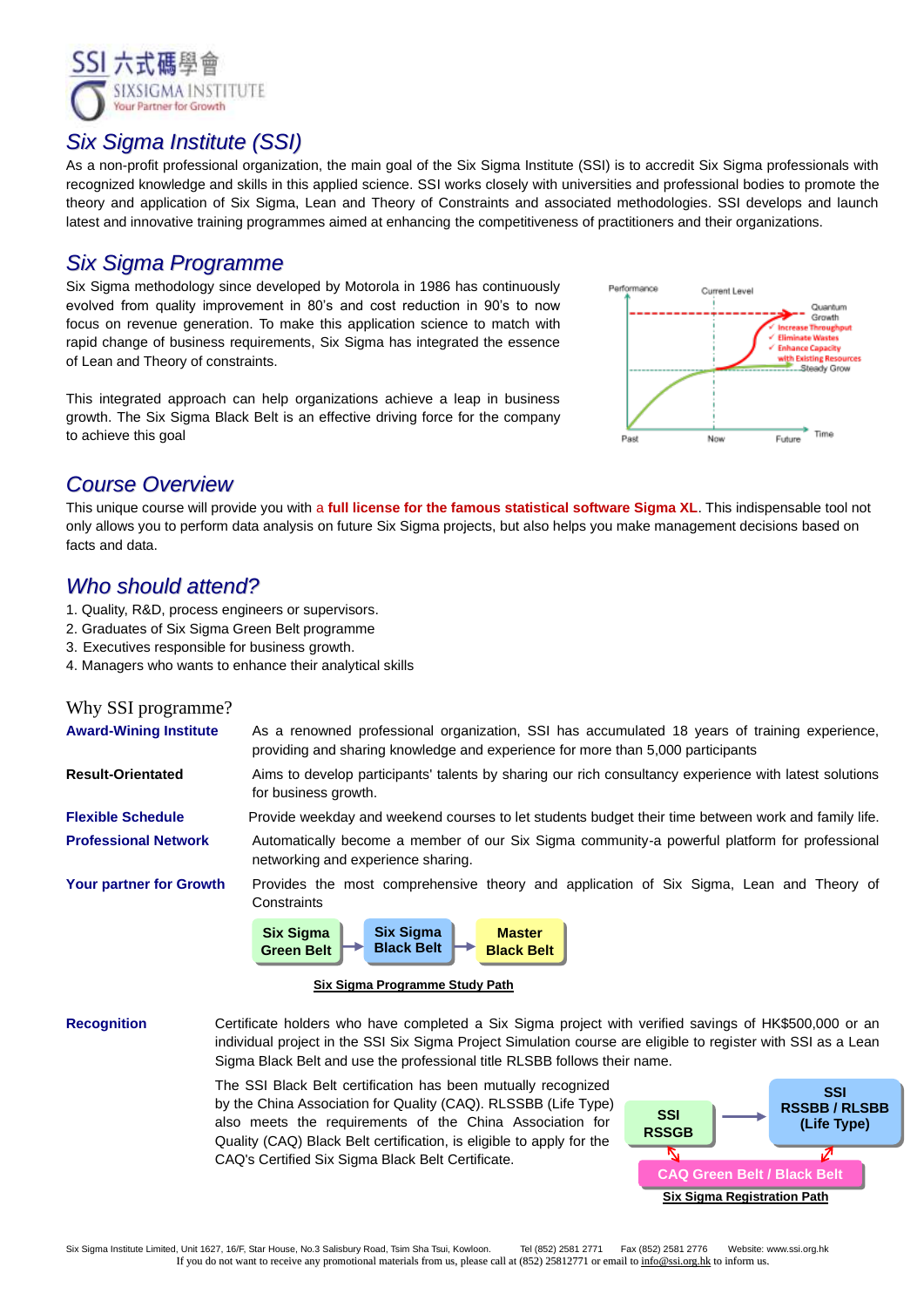# *Lean Six Sigma Black Belt Course Outline*

| <b>Project Definition</b><br>Introduction and | 0.0 Course Introduction<br>Projects<br>Industry 4.0<br>1.4 Identification of Six Sigma<br>Projects<br>1.5 Project Charter<br>1.6 project schedule<br>1.7 High Level process Map -<br><b>SIPOC</b><br>1.8 VOC, CCR and CTQ | 1.1 The latest Development of Lean,<br>Six Sigma and Theory of<br>Constraints (TOCLSS)<br>1.2 A Case Example of Six Sigma<br>1.3 Contribution of TOCLSS towards<br>1.9 In-class Project - Define phase | <b>Analysis</b><br><b>Process</b><br>I<br>Analysis | 3.1 Overview of Analyze Phase<br>3.2 Process Analysis<br>3.3 Lean and Lean Transformation<br>3.4 Evaluate the current situation -<br><b>VSM</b><br>3.5 Case Study- Manufacture<br>3.6 Case Study- Service<br>3.7 Identify Improvement Opportunities<br>3.8 Law of Variations<br>3.9 Theory of Constraints<br>3.10 Wastes Elimination<br>3.11 Modify the Existing Process - VSM<br>3.12 Case Study - Manufacture<br>3.13 Case Study - Service<br>3.14 Substantiate and enumerate<br>improvements<br>3.15 Implement New Standard Work                   | Process Improvement              | 4.1 Overview of Improve Phase<br>4.2 Introduction to Design of Experiment<br>4.3 DOE - One Factor at a Time<br>4.4 DOE - Full Factorial Design<br>4.5 DOE Case study<br>4.6 DOE Exercise<br>4.7 Sample Size, Centerpoint and Blocking<br>4.8 In-class Project - Factorial Design<br>4.9 Response Surface Method<br>4.10 RSM Case Study<br>4.11 In-class Project RSM Design<br>4.10 Lack of Fit Issues<br>4.11 Case Study<br>4.12 Fractional Factorial Design<br>4.13 Case Studies<br>4.14 In-class Project - Improve Phase                                |
|-----------------------------------------------|---------------------------------------------------------------------------------------------------------------------------------------------------------------------------------------------------------------------------|--------------------------------------------------------------------------------------------------------------------------------------------------------------------------------------------------------|----------------------------------------------------|-------------------------------------------------------------------------------------------------------------------------------------------------------------------------------------------------------------------------------------------------------------------------------------------------------------------------------------------------------------------------------------------------------------------------------------------------------------------------------------------------------------------------------------------------------|----------------------------------|-----------------------------------------------------------------------------------------------------------------------------------------------------------------------------------------------------------------------------------------------------------------------------------------------------------------------------------------------------------------------------------------------------------------------------------------------------------------------------------------------------------------------------------------------------------|
| <b>Measurement</b><br><b>Process</b>          | 2.0 Measure Phase Overview<br>2.1 Detail Process Map<br>2.2 In/Out Put Analysis<br>2.3 C&E Matrix<br>2.4 FMEA<br>2.5 Data Collection Plan<br>2.7 Attribute GR&R<br>2.8 Introduction to SigmaXL<br>2.9 Basic Statistics    | 2.6 Measurement Systems Analysis<br>2.10 Current Process Capability<br>2.11 PPM, DPMO and Sigma Level<br>2.12 In-class Project - Measure phase                                                         | Data Analysis<br>¥,<br>Analyze                     | 3.16 Graphical Data Analysis<br>3.17 Root Cause Analysis<br>3.18 Why-Because Tree<br>3.19 Validate Root Causes by Data<br>3.20 Graphical Tools<br>3.21 Confirming Causal and Effects<br>3.22 Regression Analysis<br>3.23 Chi Square Tests<br>3.24 Exercises<br>3.25 Hypothesis Testing of Means<br>3.26 Testing Of Variation<br>3.27 Testing Of Proportion<br>3.28 Normality and Non-normal Data<br>Transformation<br>3.29 Determine Sample Size for Tests<br>3.30 Two-way ANOVA<br>3.31 Nonparametric Tests<br>3.32 In-class Project - Analyze Phase | <b>Control</b><br><b>Process</b> | 5.1 Oversew of Control Phase<br>5.2 Risk Identification and Management<br>5.3 Control Plan<br>5.4 SPC - Continuous Control Chart<br>5.5 SPC - Attribute Control Charts<br>5.6 Cusum Chart<br>5.7 In-class Project Control Phase<br>5.8 Performance comparison<br>5.9 Project Review<br>5.10 Close the project and handover<br>5.11 Prospects of BB in HK, UK, Canada,<br>Singapore, New Zealand and China<br>5.12 Opportunities for Further Growth<br>Case Example Book - 5 BB Projects<br><b>Presentation of In-class BB Project</b><br><b>Mock Exam</b> |
|                                               | <b>Course Fee</b>                                                                                                                                                                                                         | <b>Professional Certificate</b>                                                                                                                                                                        |                                                    | course (70% attendance, complete all assignments, a group project and pass the examination).<br><b>Course Schedule</b> (Please visit our website/backward pages for details of schedules)<br>*A Black Belt course could be enrolled with a Green Belt course as a Combined Course and the examination of Green Belt will be exempted.<br>Please contact us about course fee and DISCOUNT details.                                                                                                                                                     |                                  | A Professional Certificate in Six Sigma Black Belt will be awarded to participants who met all requirements of the                                                                                                                                                                                                                                                                                                                                                                                                                                        |
|                                               |                                                                                                                                                                                                                           |                                                                                                                                                                                                        |                                                    |                                                                                                                                                                                                                                                                                                                                                                                                                                                                                                                                                       |                                  | The course has been included in the list of reimbursable courses for Continuing Education Fund (CEF) purposes. Please visit t<br>CEF website: https://www.wfsfaa.gov.hk/cef/ or call (852) 3142 2277 for enquiry. [Institution Code: 616 / Course Code: 21C03931                                                                                                                                                                                                                                                                                          |
|                                               |                                                                                                                                                                                                                           | <b>Enquiry</b>                                                                                                                                                                                         |                                                    | Tel: (852) 2581 2771 Email: info@ssi.org.hk                                                                                                                                                                                                                                                                                                                                                                                                                                                                                                           |                                  | Website: www.ssi.org.hk                                                                                                                                                                                                                                                                                                                                                                                                                                                                                                                                   |
|                                               |                                                                                                                                                                                                                           |                                                                                                                                                                                                        |                                                    | Six Sigma Institute Limited, Unit 1627, 16/F, Star House, No.3 Salisbury Road, Tsim Sha Tsui, Kowloon.<br>Tel (852) 2581 2771<br>If you do not want to receive any promotional materials from us, please call at $(852)$ 25812771 or email to info@ssi.org.hk to inform us.                                                                                                                                                                                                                                                                           |                                  | Fax (852) 2581 2776<br>Website: www.ssi.org.hk                                                                                                                                                                                                                                                                                                                                                                                                                                                                                                            |

# *Professional Certificate*

# *Course Fee* **Please contact us about course fee and DISCOUNT details.**

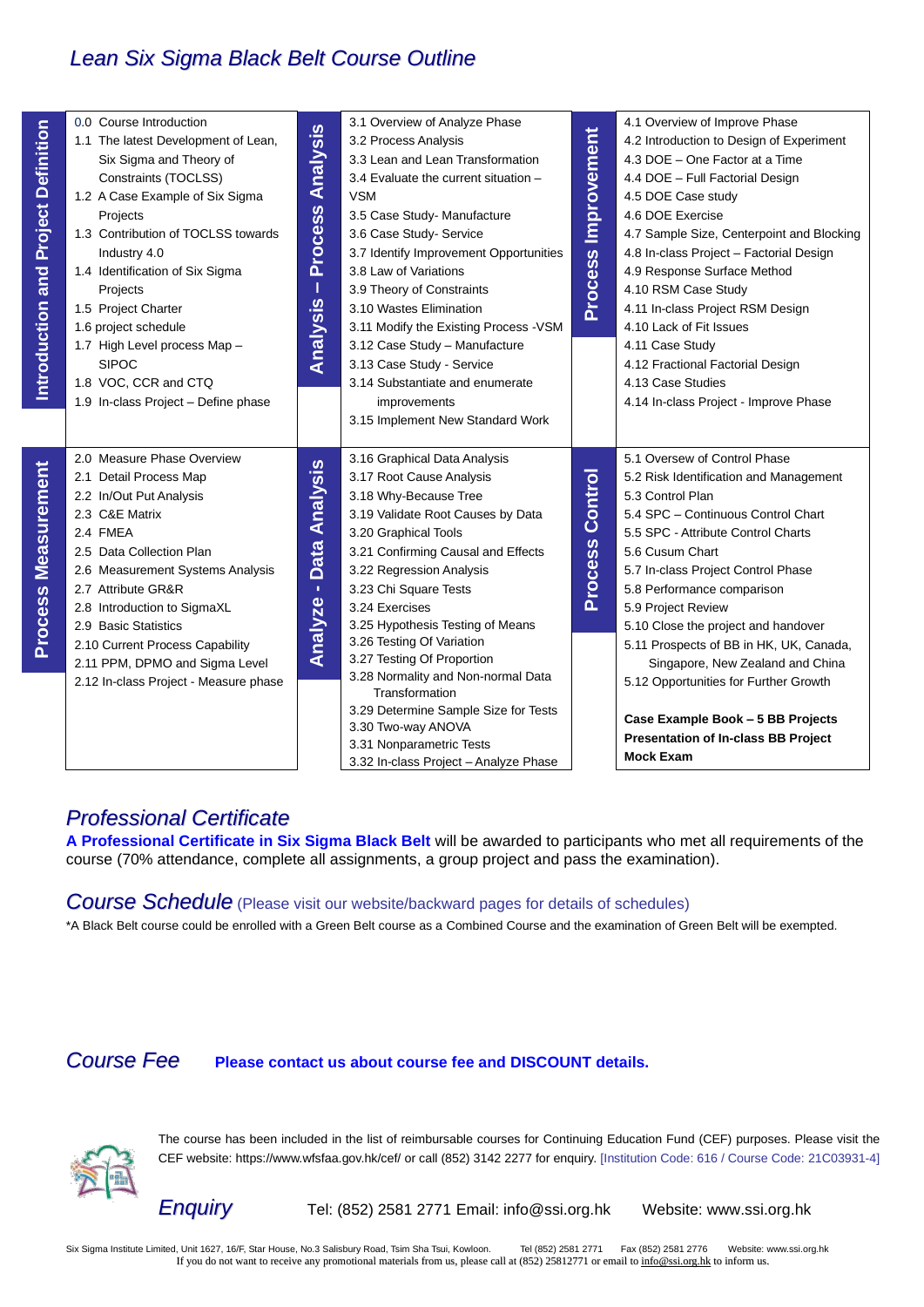

### **Application Form** 申請表格

| Course code 課程編號 (Please refer to the course pamphlet 請參照課程單張填寫):                                                                                                                                                                                                                                                                                                                                                                                                                                                                                                                                                                                        |  |  |  |  |  |  |  |
|----------------------------------------------------------------------------------------------------------------------------------------------------------------------------------------------------------------------------------------------------------------------------------------------------------------------------------------------------------------------------------------------------------------------------------------------------------------------------------------------------------------------------------------------------------------------------------------------------------------------------------------------------------|--|--|--|--|--|--|--|
|                                                                                                                                                                                                                                                                                                                                                                                                                                                                                                                                                                                                                                                          |  |  |  |  |  |  |  |
| Personal Information 個人資料                                                                                                                                                                                                                                                                                                                                                                                                                                                                                                                                                                                                                                |  |  |  |  |  |  |  |
|                                                                                                                                                                                                                                                                                                                                                                                                                                                                                                                                                                                                                                                          |  |  |  |  |  |  |  |
|                                                                                                                                                                                                                                                                                                                                                                                                                                                                                                                                                                                                                                                          |  |  |  |  |  |  |  |
| HKID Card/Passport No. 香港身份證/護照號碼: __________________________________ Issuing Country (if any) 簽發國家(如有): _____________________________                                                                                                                                                                                                                                                                                                                                                                                                                                                                                                                   |  |  |  |  |  |  |  |
|                                                                                                                                                                                                                                                                                                                                                                                                                                                                                                                                                                                                                                                          |  |  |  |  |  |  |  |
|                                                                                                                                                                                                                                                                                                                                                                                                                                                                                                                                                                                                                                                          |  |  |  |  |  |  |  |
|                                                                                                                                                                                                                                                                                                                                                                                                                                                                                                                                                                                                                                                          |  |  |  |  |  |  |  |
| Mobile No. 手提電話: _____________________ Office Tel. 辦事處電話: ______________________ Home Tel. 住宅電話: __________________________ E-                                                                                                                                                                                                                                                                                                                                                                                                                                                                                                                           |  |  |  |  |  |  |  |
|                                                                                                                                                                                                                                                                                                                                                                                                                                                                                                                                                                                                                                                          |  |  |  |  |  |  |  |
|                                                                                                                                                                                                                                                                                                                                                                                                                                                                                                                                                                                                                                                          |  |  |  |  |  |  |  |
|                                                                                                                                                                                                                                                                                                                                                                                                                                                                                                                                                                                                                                                          |  |  |  |  |  |  |  |
| Age 年齡: □ 18-25 □ 26-35 □ 36-45 □ 45-55   □ 55+                                                                                                                                                                                                                                                                                                                                                                                                                                                                                                                                                                                                          |  |  |  |  |  |  |  |
| Highest Achieved Education Level 最高教育程度:                                                                                                                                                                                                                                                                                                                                                                                                                                                                                                                                                                                                                 |  |  |  |  |  |  |  |
| □ Secondary 中學 □ Post-Secondary 專上□ University 大學 □ Postgraduate or above 研究院或以上 □ Others 其他                                                                                                                                                                                                                                                                                                                                                                                                                                                                                                                                                             |  |  |  |  |  |  |  |
| How do you know about SSI course information? 您如何得悉本學會課程資料?<br>□ Facebook □ Yahoo 雅虎 □ Google 谷歌 □ JobsDB □ E-mail 電子郵件 □ Friend Recommendation 朋友介紹                                                                                                                                                                                                                                                                                                                                                                                                                                                                                                     |  |  |  |  |  |  |  |
| □ Seminar 講座 □ Others 其他                                                                                                                                                                                                                                                                                                                                                                                                                                                                                                                                                                                                                                 |  |  |  |  |  |  |  |
| I object to the proposed use of my personal data including, without limitation, name, age, gender, phone number, fax number, job title, academic and professional qualification, correspondence                                                                                                                                                                                                                                                                                                                                                                                                                                                          |  |  |  |  |  |  |  |
| address and email address ("Personal Data") for the purpose of sending me information relating to SSI's latest developments, job matching support services, training courses and related events, and                                                                                                                                                                                                                                                                                                                                                                                                                                                     |  |  |  |  |  |  |  |
| other marketing activities as may be organized by SSI. 本人反對六式碼學會使用本人的個人資料包括但不限於姓名、年齡、性別、電話號碼、傳真號碼、職位、學術及專業資格、通訊地址及電郵地址                                                                                                                                                                                                                                                                                                                                                                                                                                                                                                                                   |  |  |  |  |  |  |  |
| ("個人資料")於推介本會最新發展、就業支援服務、培訓課程及相關的活動及其他由本會的推廣活動的用途。                                                                                                                                                                                                                                                                                                                                                                                                                                                                                                                                                                                                       |  |  |  |  |  |  |  |
|                                                                                                                                                                                                                                                                                                                                                                                                                                                                                                                                                                                                                                                          |  |  |  |  |  |  |  |
|                                                                                                                                                                                                                                                                                                                                                                                                                                                                                                                                                                                                                                                          |  |  |  |  |  |  |  |
| Course Fee Payment(for specific programmes) 繳付學費 (特定課程)                                                                                                                                                                                                                                                                                                                                                                                                                                                                                                                                                                                                  |  |  |  |  |  |  |  |
| For those who would like to get 10% off early bird rate, course fees should be settled 4 weeks before the course commencement date.<br>如欲 <u>享用9折提早報名優惠</u> ,所有費用須於 <u>開課前4個星期繳付</u> 。                                                                                                                                                                                                                                                                                                                                                                                                                                                                   |  |  |  |  |  |  |  |
| General students (for those who do not claim CEF) are required to settle course fees 2 weeks before the course commencement date.<br>一般學員(不需申請持續進修基金者) 必須於 <u>開課前 2 個星期繳付所有費用</u> 。                                                                                                                                                                                                                                                                                                                                                                                                                                                                      |  |  |  |  |  |  |  |
| 15% off discount for group enrollment of 3 or above from the same company. 3 位或以上來自同一所機構之團體報名可享有 85 折優惠。                                                                                                                                                                                                                                                                                                                                                                                                                                                                                                                                                 |  |  |  |  |  |  |  |
| For those who claim CEF, course fees should be settled according to the payment details in confirmation email<br>申請持續進修基金的學員,需根據確認電郵內的付款詳情支付費用。                                                                                                                                                                                                                                                                                                                                                                                                                                                                                                          |  |  |  |  |  |  |  |
| For those who need to claim CEF, please tick the following box: 需要申請持續進修基金的學員,請剔選以下空格:                                                                                                                                                                                                                                                                                                                                                                                                                                                                                                                                                                   |  |  |  |  |  |  |  |
| Have you opened a valid CEF account before? 閣下是否已開立有效之持續進修基金户口?<br>□ Yes 是 □ No 否                                                                                                                                                                                                                                                                                                                                                                                                                                                                                                                                                                        |  |  |  |  |  |  |  |
| Fail to settle payment before deadline results in cancellation of application or suspension from taking subsequent courses.                                                                                                                                                                                                                                                                                                                                                                                                                                                                                                                              |  |  |  |  |  |  |  |
| 未能如期付款的申請將不獲保留或導致申請者被取消上課資格。                                                                                                                                                                                                                                                                                                                                                                                                                                                                                                                                                                                                                             |  |  |  |  |  |  |  |
|                                                                                                                                                                                                                                                                                                                                                                                                                                                                                                                                                                                                                                                          |  |  |  |  |  |  |  |
|                                                                                                                                                                                                                                                                                                                                                                                                                                                                                                                                                                                                                                                          |  |  |  |  |  |  |  |
| Declaration 聲明                                                                                                                                                                                                                                                                                                                                                                                                                                                                                                                                                                                                                                           |  |  |  |  |  |  |  |
| 1. I declare that all information provided in this application and the attached documents are, to the best of my knowledge, accurate and complete. 本人聲明在此申請表格及隨附文件所載的資料, 依本                                                                                                                                                                                                                                                                                                                                                                                                                                                                              |  |  |  |  |  |  |  |
| 人所知均屬完整真確。                                                                                                                                                                                                                                                                                                                                                                                                                                                                                                                                                                                                                                               |  |  |  |  |  |  |  |
| 2. I consent that if admitted, I will comply with all the Rules and Regulations stipulated by the Six Sigma Institute 本人同意如所報讀課程獲取錄,本人定當遵守六式碼學會所定的規則及章程。                                                                                                                                                                                                                                                                                                                                                                                                                                                                                                 |  |  |  |  |  |  |  |
| 3. I have read the IMPORTANT NOTE in this application form and understood that the details of enrolment are subject to revisions in the course pamphlets and the latest changes in SSI website. $\pm$                                                                                                                                                                                                                                                                                                                                                                                                                                                    |  |  |  |  |  |  |  |
| 人已細閱申請表格內的重要通知,並明白所有報名詳情均以本會課程單張及網頁的最新修訂為依歸。                                                                                                                                                                                                                                                                                                                                                                                                                                                                                                                                                                                                             |  |  |  |  |  |  |  |
| 4. I understand that Personal Data collected will be used for processing application for admission, registration, academic, administrative, research and statistical purposes and will also be used for<br>marketing purposes, specifically for the purpose of sending you information relating to SSI's latest developments, job matching support services, events and training courses. Personal Data will be<br>treated in strict confidence. Unless otherwise agreed by me, Personal Data will not be transferred to any third parties. 本人明白所收集的個人資料將會作入學申請、登記、學術、行政、研究、統計<br>及市場分析及用於推介本會最新發展、就業支援服務、活動和培訓課程的用途。個人資料會嚴格保密處理。除非獲得本人的同意,個人資料不會轉移予第三者。 |  |  |  |  |  |  |  |
|                                                                                                                                                                                                                                                                                                                                                                                                                                                                                                                                                                                                                                                          |  |  |  |  |  |  |  |
| Please continue on the other side 請翻背頁繼續填寫                                                                                                                                                                                                                                                                                                                                                                                                                                                                                                                                                                                                               |  |  |  |  |  |  |  |
|                                                                                                                                                                                                                                                                                                                                                                                                                                                                                                                                                                                                                                                          |  |  |  |  |  |  |  |